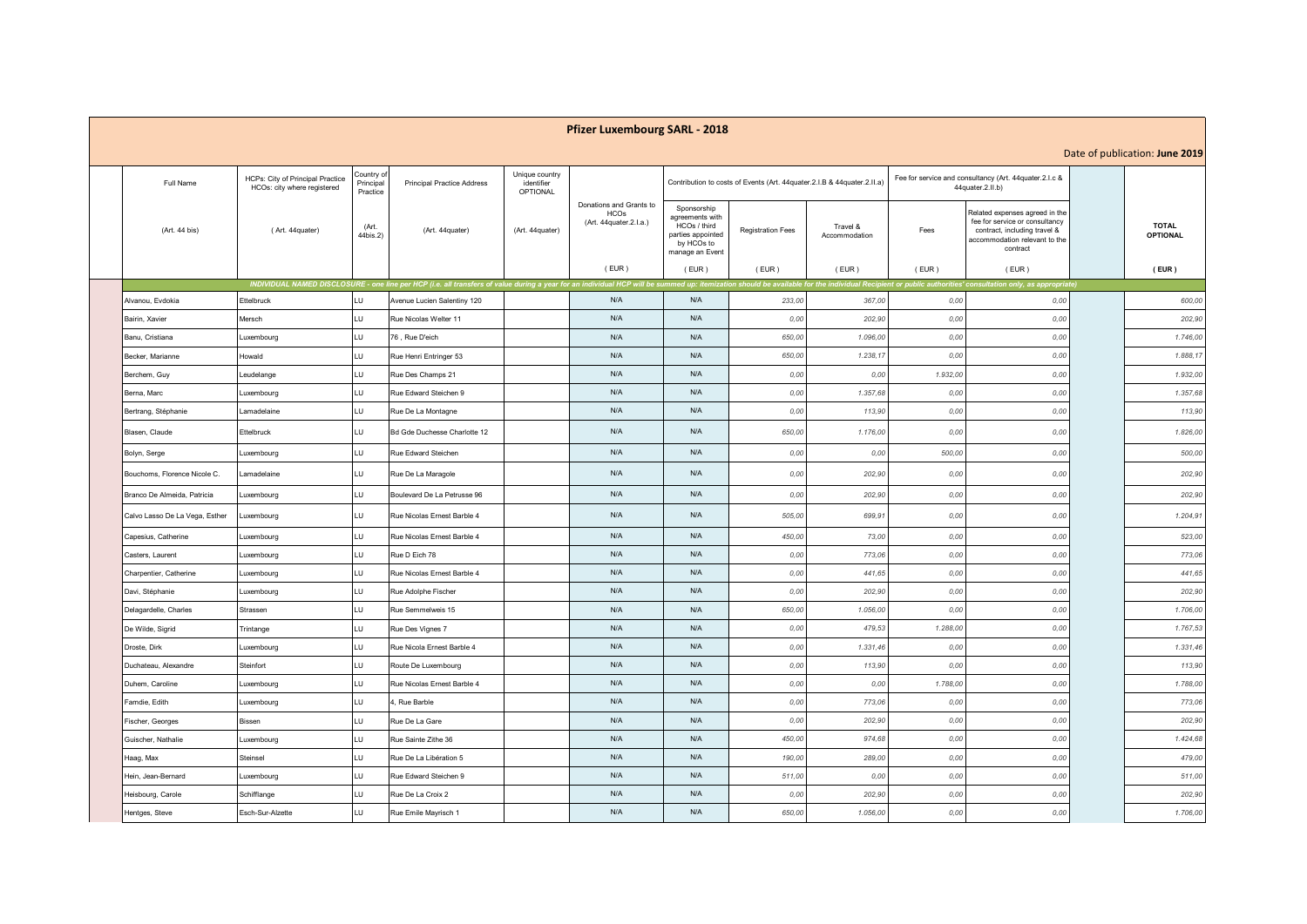|             | Heuschling, Claude                                                                                                              | Esch-Sur-Alzette   | LU  | Rue Emile Mayrisch 1                      |  | N/A  | N/A      | 450,00                                                        | 2.076.53  | 0,00   | 0,00                                                      |  | 2.526,53 |
|-------------|---------------------------------------------------------------------------------------------------------------------------------|--------------------|-----|-------------------------------------------|--|------|----------|---------------------------------------------------------------|-----------|--------|-----------------------------------------------------------|--|----------|
|             | Hirsch, Marco                                                                                                                   | uxembourg          | LU  | Rue Sainte Zithe 36                       |  | N/A  | N/A      | 250,00                                                        | 1.241,53  | 500,00 | 0,00                                                      |  | 1.991,53 |
|             | Jacoby, Nadine                                                                                                                  | Ettelbruck         | J.  | Rue Du Deich 7                            |  | N/A  | N/A      | 0,00                                                          | 202,90    | 0,00   | 0,00                                                      |  | 202,90   |
| <b>HCPs</b> | Jungen, Marguerite                                                                                                              | Esch-Sur-Alzette   | LU  | Rue Du Commerce 35                        |  | N/A  | N/A      | 410,00                                                        | 727,20    | 0,00   | 0,00                                                      |  | 1.137,20 |
|             | König, Sarah                                                                                                                    | Ettelbruck         | LU  | Grand Rue 8                               |  | N/A  | N/A      | 0,00                                                          | 202,90    | 0,00   | 0,00                                                      |  | 202,90   |
|             | Coppes, Marthe                                                                                                                  | Esch-Sur-Alzette   | J.  | Avenue De La Gare 18                      |  | N/A  | N/A      | 0,00                                                          | 202,90    | 0,00   | 0,00                                                      |  | 202,90   |
|             | abranche, Virginie                                                                                                              | Lintgen            | LU  | Rue De Diekirch 8a                        |  | N/A  | N/A      | 0,00                                                          | 202,90    | 0,00   | 0,00                                                      |  | 202,90   |
|             | ottermoser, Katja                                                                                                               | Luxembourg         | LU  | Rue Nicolas Ernest Barble 4               |  | N/A  | N/A      | 0,00                                                          | 780,01    | 0,00   | 0,00                                                      |  | 780,01   |
|             | ouge Desgrousilliers, Anne                                                                                                      | Sandweiler         | LU  | Rue Principale 27                         |  | N/A  | N/A      | 0,00                                                          | 202,90    | 0,00   | 0,00                                                      |  | 202,90   |
|             | Margue-Tung Hua, Alain                                                                                                          | Luxembourg         | LU. | Avenue Pasteur 35                         |  | N/A  | N/A      | 230,00                                                        | 1.080, 7. | 0,00   | 0,00                                                      |  | 1.310,73 |
|             | Marin, Ludmila                                                                                                                  | Luxembourg         | U.  | Rue Tony Bourg                            |  | N/A  | N/A      | 0.00                                                          | 202,90    | 0,00   | 0,00                                                      |  | 202,90   |
|             | Martins, Claudio                                                                                                                | Differdange        | LU  | Place Marie Paule Molitor Peffer,<br>326. |  | N/A  | N/A      | 0,00                                                          | 113,90    | 0,00   | 0,00                                                      |  | 113,90   |
|             | Mcintyre, Deborah                                                                                                               | Luxembourg         | LU  | Rue D Eich 78                             |  | N/A  | N/A      | 0,00                                                          | 1.428, 36 | 0,00   | 0,00                                                      |  | 1.428,36 |
|             | Meyers, Vincent                                                                                                                 | Kehlen             | LU. | Rue De Mamer                              |  | N/A  | N/A      | 252,00                                                        | 376,00    | 0,00   | 0,00                                                      |  | 628,00   |
|             | Mladonovic, Sanja                                                                                                               | Petange            | LU. | Chemin De Fer                             |  | N/A  | N/A      | 0,00                                                          | 202,90    | 0,00   | 0,00                                                      |  | 202,90   |
|             | Munster, Laurent                                                                                                                | uxembourg          | LU  | Rue Edward Steichen 9                     |  | N/A  | N/A      | 73,50                                                         | 926,50    | 0,00   | 0,00                                                      |  | 1.000,00 |
|             | Oestreicher, Laurence                                                                                                           | Esch-Sur-Alzette   | U   | Avenue De La Gare 18 20                   |  | N/A  | N/A      | 0,00                                                          | 202,90    | 0,00   | 0,00                                                      |  | 202,90   |
|             | Pechon, Maithé                                                                                                                  | Redange Sur Attert | ПT  | Rue De La Piscine 18                      |  | N/A  | N/A      | 0,00                                                          | 113,90    | 0,00   | 0,00                                                      |  | 113,90   |
|             | Peffer, Henri                                                                                                                   | Luxembourg         | LU  | Rue Edward Steichen 9                     |  | N/A  | N/A      | 665,00                                                        | 977,20    | 0,00   | 0,00                                                      |  | 1.642,20 |
|             | Pescatore, Paul                                                                                                                 | Luxembourg         | U   | Rue Sainte Zithe 36                       |  | N/A  | N/A      | 0,00                                                          | 1.512,38  | 0,00   | 0,00                                                      |  | 1.512,38 |
|             | Plier, Marc                                                                                                                     | Luxembourg         | LU. | Rue Nicolas Ernest Barble 4               |  | N/A  | N/A      | 450,00                                                        | 974.68    | 0,00   | 0,00                                                      |  | 1.424,68 |
|             | Rafak, Triki                                                                                                                    | uxembourg          | LU  | Rue Ordre Couronne De Chene 3             |  | N/A  | N/A      | 250,00                                                        | 1.368,23  | 0,00   | 0,00                                                      |  | 1.618,23 |
|             | Schlesser, Marc                                                                                                                 | Luxembourg         | J.  | Rue Nicolas Ernest Barble 4               |  | N/A  | N/A      | 0,00                                                          | 0,00      | 500,00 | 0,00                                                      |  | 500,00   |
|             | Sieren, Kevin                                                                                                                   | Esch-Sur-Alzette   | LU. | Avenue De La Gare 18                      |  | N/A  | N/A      | 0,00                                                          | 202,90    | 0,00   | 0,00                                                      |  | 202,90   |
|             | Simion, Daniela                                                                                                                 | Luxembourg         | LU  | Rue Nicolas Ernest Barble 4               |  | N/A  | N/A      | 0,00                                                          | 1.983,52  | 0,00   | 0,00                                                      |  | 1.983,52 |
|             | Steffen, Manon                                                                                                                  | Belvaux            | J.  | Rue Des Alliés                            |  | N/A  | N/A      | 0,00                                                          | 202,90    | 0,00   | 0,00                                                      |  | 202,90   |
|             | Stumper, Paul Egide                                                                                                             | Walferdange        | LU. | Rue De L'eglise 20                        |  | N/A  | N/A      | 0,00                                                          | 202,90    | 0,00   | 0,00                                                      |  | 202,90   |
|             | Thines, Georges                                                                                                                 | Esch-Sur-Alzette   | LU  | Rue De L'alzette 21                       |  | N/A  | N/A      | 340,00                                                        | 569,00    | 500,00 | 0,00                                                      |  | 1.409,00 |
|             | Thomée, Caroline                                                                                                                | Keispelt           | LU  | Rue De Meispelt 5a                        |  | N/A  | N/A      | 100,00                                                        | 557,72    | 0,00   | 0,00                                                      |  | 657,72   |
|             | Tontlinger, Madelaine                                                                                                           | Steinfort          | LU  | Route D Arlon 33                          |  | N/A  | N/A      | 0,00                                                          | 202,90    | 0,00   | 0,00                                                      |  | 202,90   |
|             | Triki Abdennadher, Monia                                                                                                        | Luxembourg         | LU  | Petrusse                                  |  | N/A  | N/A      | 0,00                                                          | 202,90    | 0,00   | 0,00                                                      |  | 202,90   |
|             | Vandivinit, Liz                                                                                                                 | Differdange        | LU  | Avenue Charlotte 17                       |  | N/A  | N/A      | 450,00                                                        | 974,68    | 0,00   | 0,00                                                      |  | 1.424,68 |
|             | Welter, Philippe                                                                                                                | Luxembourg         | LU  | Rue Edward Steichen 9                     |  | N/A  | N/A      | 463,50                                                        | 926.50    | 0,00   | 0,00                                                      |  | 1.390,00 |
|             | Wirth, Claudine                                                                                                                 | Luxembourg         | LU  | Rue Nicolas Ernest Barble 4               |  | N/A  | N/A      | 230,00                                                        | 2.182,26  | 0,00   | 0,00                                                      |  | 2.412,26 |
|             | Zouioueche, Samir                                                                                                               | Differdange        | LU  | Avenue De La Liberté 187                  |  | N/A  | N/A      | 665,00                                                        | 977,20    | 0,00   | 0,00                                                      |  | 1.642,20 |
|             | OTHER, NOT INCLUDED ABOVE - where information cannot be disclosed on an individual basis for legal reasons                      |                    |     |                                           |  |      |          |                                                               |           |        |                                                           |  |          |
|             | Aggregate amount attributable to transfers of value to such Recipients - (Art.44quater.3)                                       |                    |     |                                           |  | N/A  | N/A      | 0,00                                                          | 0,00      | 0,00   | 0,00                                                      |  | 0,00     |
| <b>HCPs</b> | Number of Recipients in aggregate disclosure - (Art.44quater.3)                                                                 |                    |     |                                           |  | N/A  | N/A      | $\Omega$                                                      |           |        |                                                           |  |          |
|             | of the number of Recipients included in the aggregate disclosure in the total number of Recipients disclosed - (Art.44quater.3) |                    |     |                                           |  | N/A  | N/A      | 0.00%                                                         | 0.00%     | 0.00%  | 0.00%                                                     |  | N/A      |
|             | INDIVIDUAL NAMED DISCLOSURE - one line per HCO (i.e. all transfers of value during a year for an individual HCO will be sun     |                    |     |                                           |  |      |          | d up: itemization should be available for the individual Rec. |           |        | nt or public authorities' consultation only, as appropria |  |          |
|             | Association D'enseignement Post<br>Universitaire                                                                                | Luxembourg         | LU  | 53 Avenue Pasteur                         |  | 0,00 | 3.500,00 | 0,00                                                          | 0,00      | 0,00   | 0,00                                                      |  | 3.500,00 |